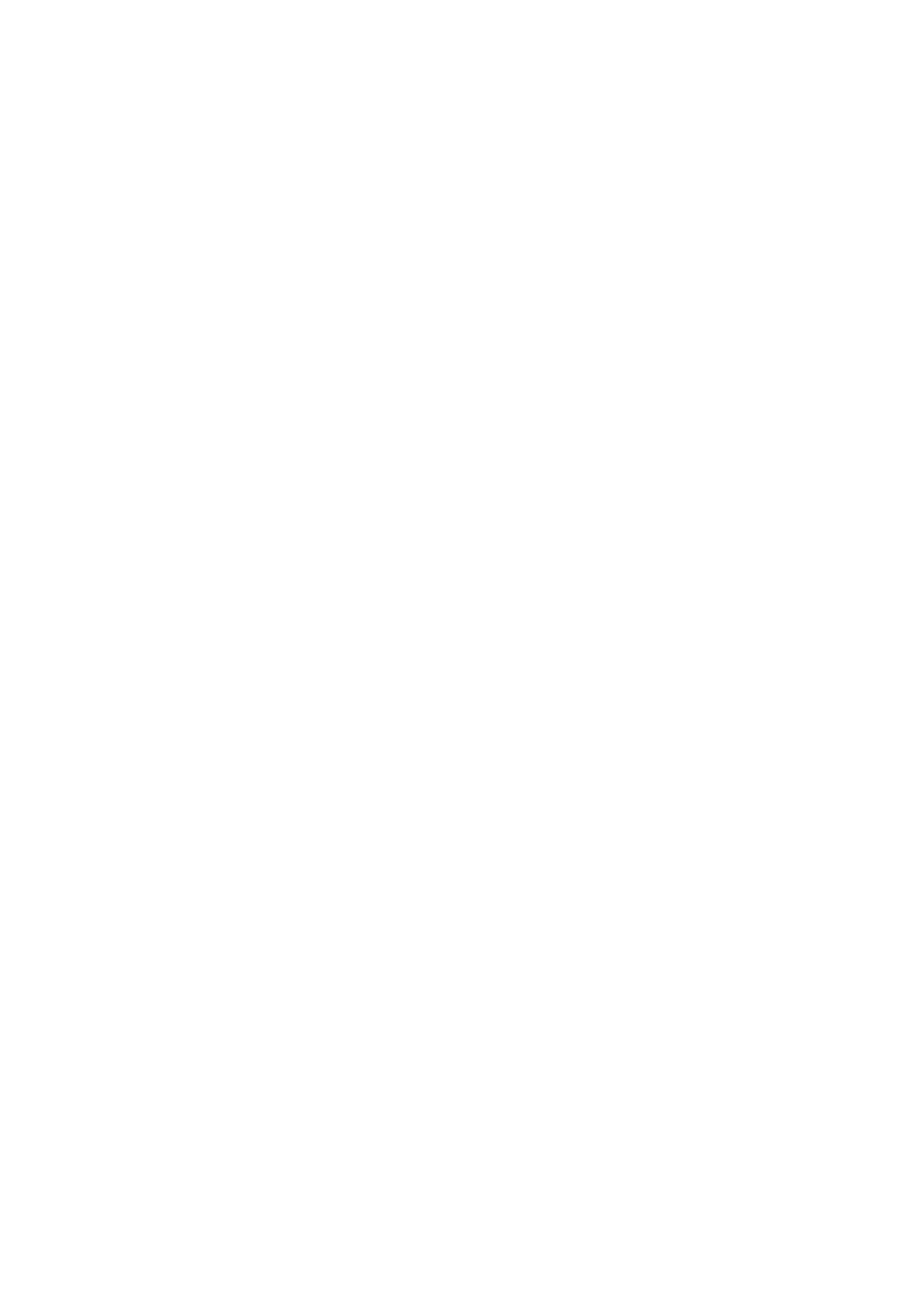## **In the case of Herbai v. Hungary,**

The European Court of Human Rights (Fourth Section), sitting as a Chamber composed of:

Jon Fridrik Kjølbro, *President,* Faris Vehabović, Iulia Antoanella Motoc, Branko Lubarda, Stéphanie Mourou-Vikström, Georges Ravarani, Péter Paczolay, *judges,*

and Andrea Tamietti, *Deputy Section Registrar,*

Having deliberated in private on 15 October 2019,

Delivers the following judgment, which was adopted on that date:

## **PROCEDURE**

1. The case originated in an application (no. 11608/15) against Hungary lodged with the Court under Article 34 of the Convention for the Protection of Human Rights and Fundamental Freedoms ("the Convention") by a Hungarian national, Mr Csaba Herbai ("the applicant"), on 2 March 2015.

2. The applicant was represented by Ms A.K. Soós, a lawyer practising in Budapest. The Hungarian Government ("the Government") were represented by Mr Z. Tallódi, Agent, Ministry of Justice.

3. The applicant alleged a breach of his right to freedom of expression under Article 10 of the Convention.

4. On 15 December 2017 the Government were given notice of the application.

5. The Government objected to the examination of the application by a Committee. Taking into account the issues raised in the application, the Court finds it appropriate to allocate the case to a Chamber.

## THE FACTS

## I. THE CIRCUMSTANCES OF THE CASE

6. The applicant was born in 1974 and lives in Budapest.

7. From 2006 the applicant worked as a human resources management expert at Bank O. His tasks included the analysis and calculation of salaries and staffing management. At the material time the applicant's employer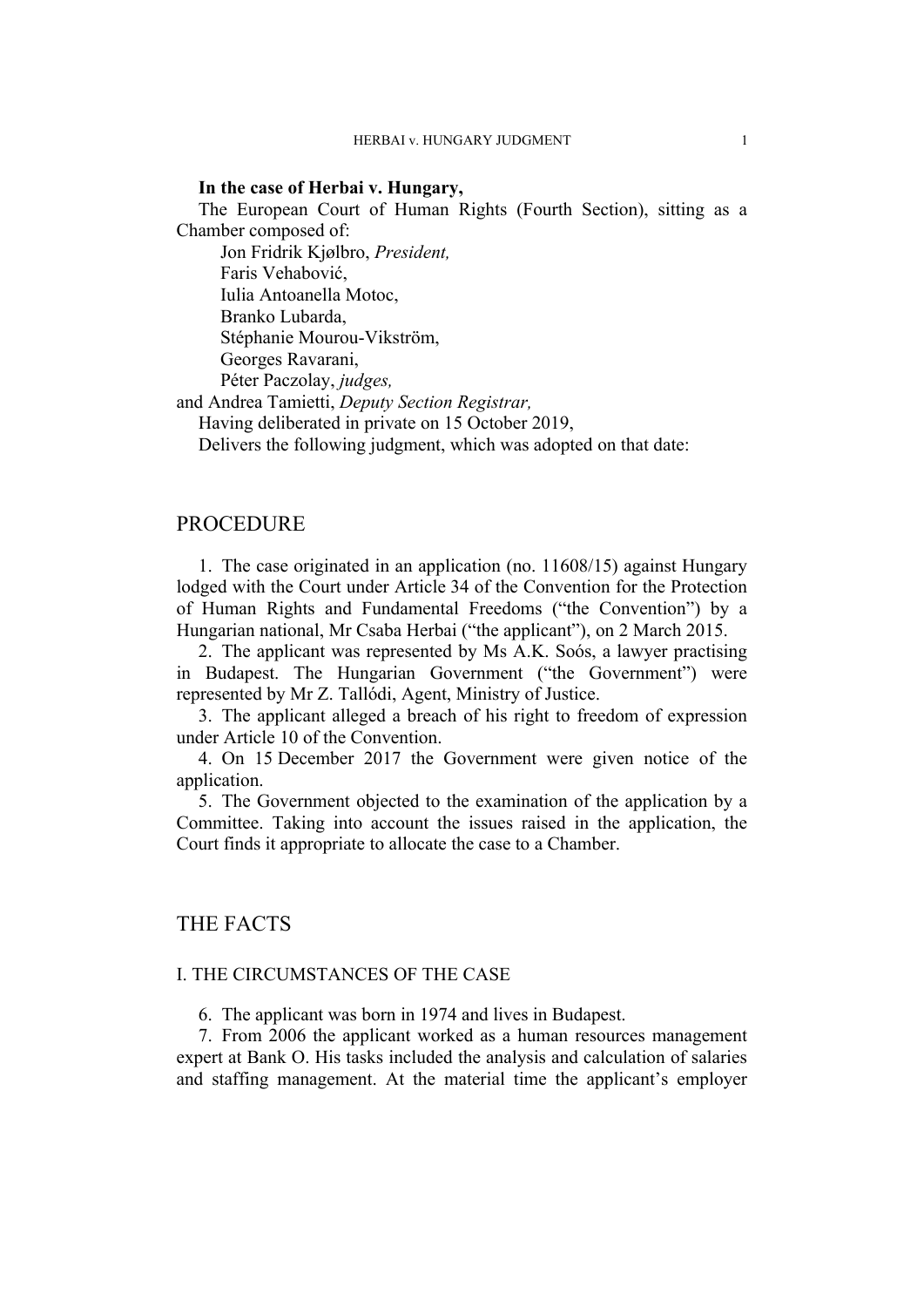initiated a reform of its remuneration policy, in which the applicant was also involved.

8. According to the code of ethics of the bank, the applicant was under an obligation not to publish formally or informally any information relating to the functioning and activities of his employer.

9. In January 2011 the applicant, together with Ms A.N., started a knowledge-sharing website for human resources management-related publications and events. The website also contained a presentation of the applicant with his photograph, describing him as an expert in human resources management and indicating that he worked in the human resources (HR) department of a large domestic bank, without mentioning his employer.

10. In January 2011 two articles were published on the website. The article "*New year, new strategy – Really new? Really a strategy?"* was written by Ms A.N. and contained the following passage:

"I was called today in connection with a conference and was asked some very exciting and inspiring questions. How does one prepare a HR strategy? What is the role of HR strategy? Do you have to employ HR professionals to create a HR strategy? Do you know how to link business objectives to HR strategy? We could say that this is a boring issue and these are boring questions, particularly at the beginning of the year, when every portal overwhelms us with articles like homework on this topic, in a partly false belief that creating such a strategy is connected to the beginning of the calendar year in every company. The subject is painfully topical, at the same time. This is only my opinion, not the result of a representative survey or international research carried out by British scientists. Simply, I think that some HR professionals should be taught as regards strategy that the connecting of business objectives and HR strategy is not clear in all organisations. (The reasons are various, but discussing them would use up my 'character limit' by itself, so I will not cover this issue.) We read often about problems regarding 'how HR could be a strategic partner'. This approach is always surprising to me. It is rather like a 'learn Japanese in two weeks' course. Both learning Japanese and building strategic partnerships are the result of long-term processes. A responsible professional should not give the impression that one article or one blog entry, or concentrating for five minutes a day, is enough. The process itself cannot be done away with. A detailed knowledge of the organisational structure, the education system and recruiting policy is not enough. We have to be able to break away from the interests of our professional field if the interests of the organisation so require. We have to know the business, the market, our competitors, our service and our products. If someone complains that 'he is not taken seriously by the management', I always think about learning Japanese. None of this should be an aim in itself, but the result of hard professional work.. (I would point out that unfortunately we have met people whose cousins worked in a place where even this was unable to achieve the desired outcome.)"

11. The second article "*Sweet 16%"* was written by the applicant and contained the following passage:

"How sweet is that big spoonful of jam? – Motivation in the light of tax changes

A topic which concerns everybody today, and which led us to take the fresh fruit jar off the shelf too: as of 2011, according to the Personal Income Tax Act, all income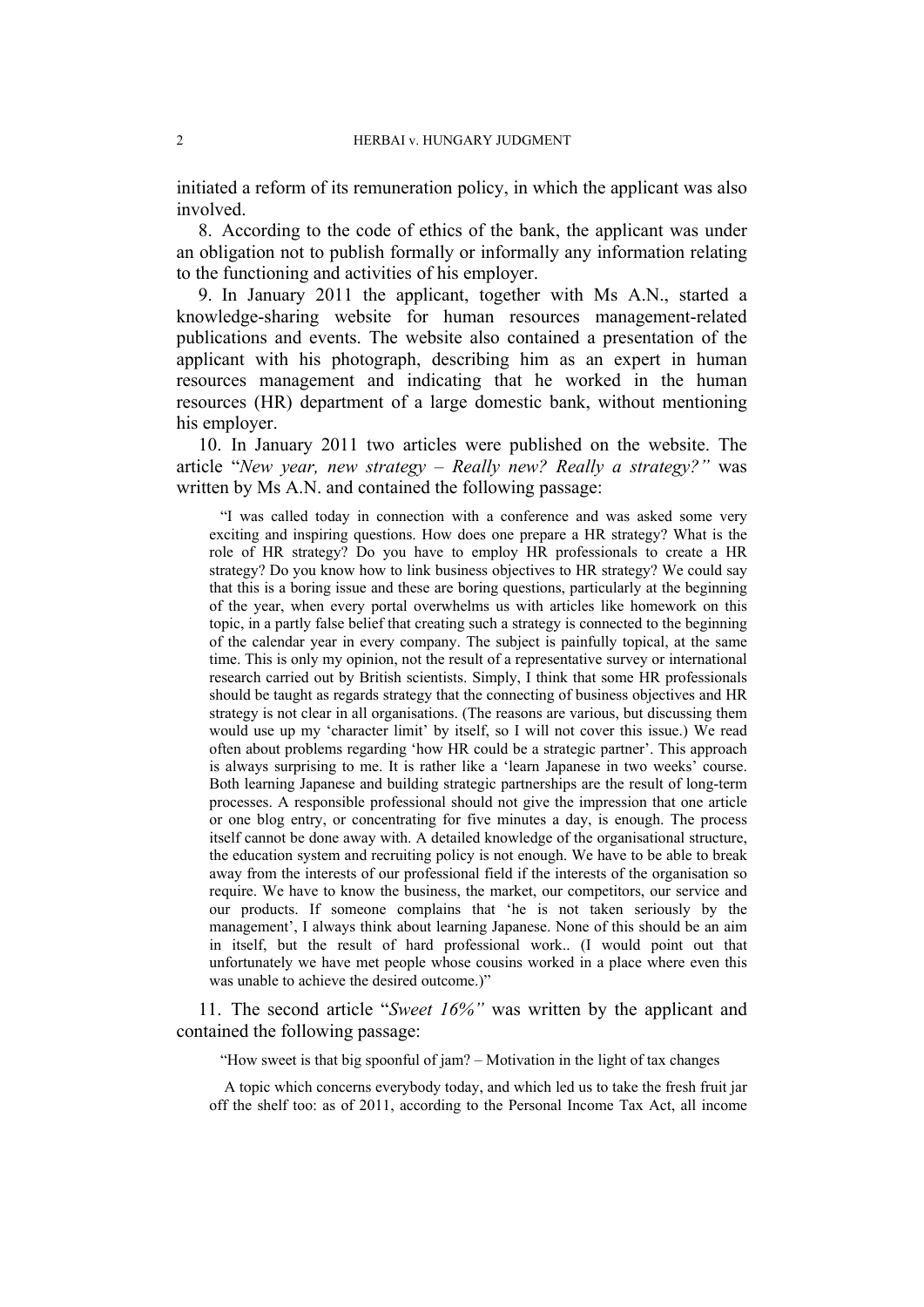payable as salary is subject to the 16% tax rate. The numbers indicate that in reality the only people who will benefit from this are those whose monthly earnings exceed HUF 300,000, excluding family allowances. This amount exceeds the current average income level by far. We can see in the enclosed table how net payments will change from 2011. The majority of companies plan to modify their remuneration policies and the level of wage increases, the latter being expected to fall in those jobs where tax change results in positive net income. The other thing that caused my thoughts to race is that tax is payable after rewards and bonuses, just as it is payable after salary. This may also mean that bonuses will gain in importance. Certainly, I have to say from a professional point of view that rewarding achievements by means other than fixed wages results in achievements and their fluctuation becoming more traceable. On the other hand, this trend runs counter to the professional efforts of recent years aimed at restricting the proportion of bonus payments and fixing remuneration systems in a more responsible manner.

Further unanswered questions leave a bitter taste in our mouth after the first sweet mouthful. Following the changes, how will all this follow inflation as regards real net salaries? How committed and motivated will employees remain in the light of the changes? Will it matter to employees whether changes are decided at State or company level? What impact will different rates of salary increase and wage development have? My opinion may be surprising in certain respects and I have some further exciting comments to make as well, which I would like to share with you in the course of our discussions. So I look forward to your opinions and comments."

12. The applicant's employment was terminated on 11 Februar 2011 for breaching his employer's confidentiality standards. The bank argued that the applicant's conduct in providing educational services in the field of human resources management had infringed its economic interests. Moreover, given the nature of his position, the applicant was in possession of information whose publication would have interfered with the bank's business interests.

13. The applicant instituted proceedings before the Budapest Labour Court challenging his dismissal.

14. On 26 June 2012 the Budapest Labour Court dismissed his action, finding that the website and the content of the articles constituted a breach of the duty of mutual trust. It pointed out that the applicant operated the website and that the question whether he was the author of the impugned articles was irrelevant for the court's assessment. It also found it established that the applicant's conduct had jeopardised Bank O.'s business interests, in breach of Article 3 § 5 of the Labour Code (see paragraph 20 below), irrespective of whether actual damage had occurred. The court found that the applicant had revealed information relating to his employment, since the knowledge shared on the website had necessarily been acquired during his employment at Bank O.

15. The applicant appealed, arguing that he could not be held liable for the publication of articles written by others and that he did not operate the website. Furthermore, he had not sought to reveal the business secrets of his employer but to engage in professional discussions.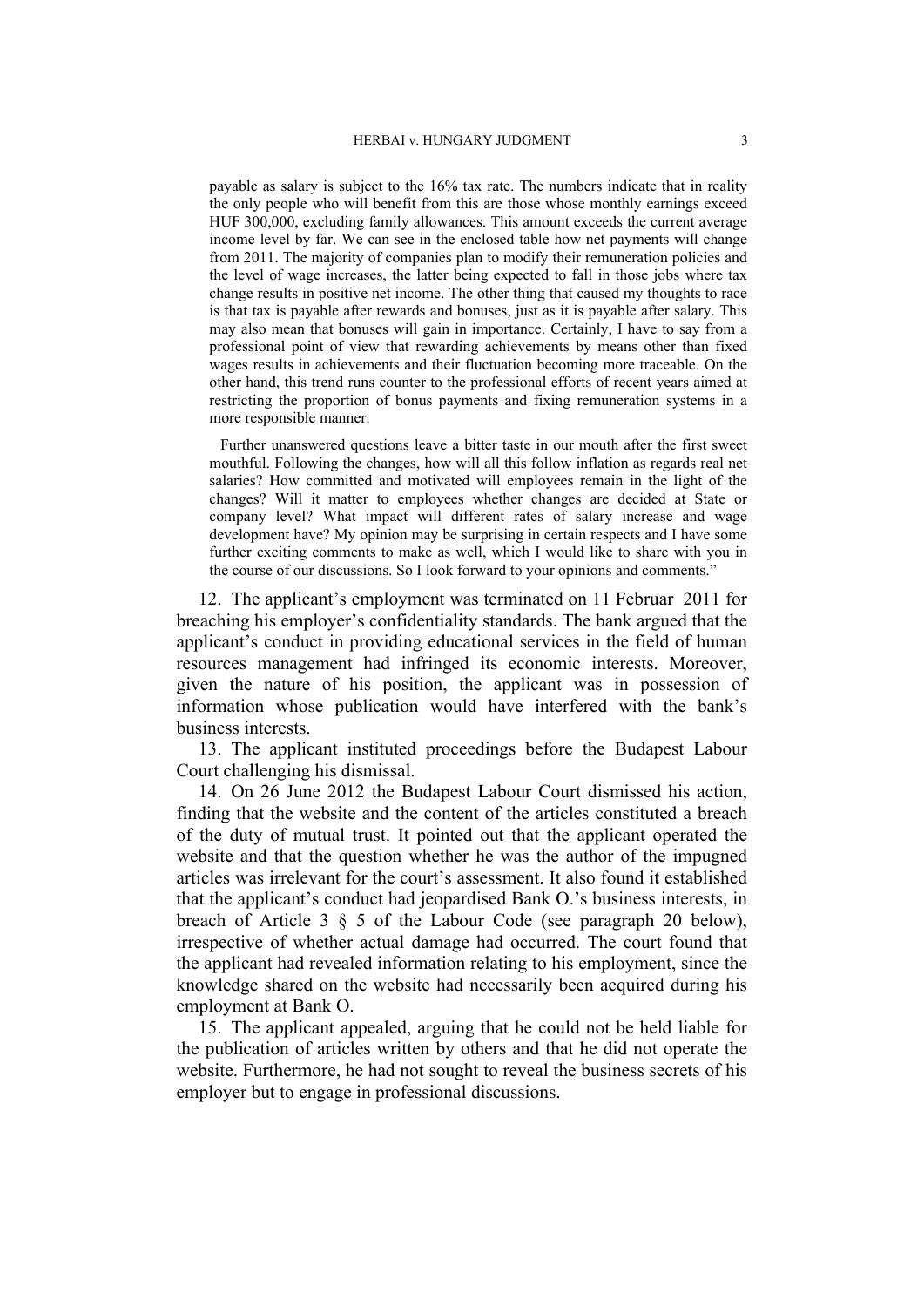16. On 26 March 2013 the Budapest High Court upheld the applicant's appeal. The High Court considered that it was irrelevant who had written the impugned articles, since the applicant featured as an expert on the website and was thus necessarily associated with the articles. Nonetheless, the articles had discussed human resources policies in general terms that could not be linked to Bank O. The High Court also found that the knowledge-sharing element of the website did not mean that the applicant had intended to reveal information acquired through his work. It concluded that the applicant's conduct had not jeopardised his employer's business interests and that his dismissal for breach of trust had therefore not been lawful.

17. On 3 September 2014 the *Kúria* upheld a request for review made by the bank, endorsed the findings of the first-instance court and observed that the applicant's conduct could endanger his employer's business interest (see paragraph 14 above). It concluded that the similarities between the website and the applicant's tasks at his workplace demonstrated that he had provided information about current policies at his workplace and that he had intended to share knowledge acquired there about issues relevant to his tasks, in breach of his employer's code of ethics.

18. The applicant lodged a constitutional complaint, maintaining that his activities concerned the exercise of his right to freedom of expression, which had not been taken into consideration by the courts.

19. The decision of the Constitutional Court, issued on 26 June 2017, contained the following passages:

"... Article 8 § 3 of the Labour Code, as currently in force, explicitly mentions the restriction on the right to freedom of expression. Accordingly, 'the employee may not exercise his or her right to freedom of expression by gravely infringing or jeopardising the employer's reputation and justified business and organisational interests'. Furthermore, Article 103 § 3 of the former Labour Code, as well as Article 8 § 4 of the current one, prohibits the publication of any information which the employee acquires through his or her employment and whose publication would have negative consequences for the employer or any third person. These general employment obligations may justify the restriction of employees' right to freedom of expression, even if it is exercised outside the workplace and working hours. ... Thus, in employment the right to freedom of expression may be subject to tighter restrictions and it does not protect material published by employees if the sole intention is to convey comments tarnishing their employer's dignity and business reputation or its market and commercial valuation, or to convey injurious comments concerning the employer's private or family life. The freedom does not extend to opinions that are published with the aim of destroying business or causing any other harm. Furthermore, an employee's opinions are not protected by the right to freedom of expression if their aim is to criticise, question or undermine the values and valuebased policies of his or her employer. This also flows from the secrecy and duty of loyalty characterising employment relations, according to which the employee contributes effectively to the achievement of the employer's goals. The expression of opinions infringing the duty of loyalty cannot entail the protection of fundamental rights based on the general clauses of labour law.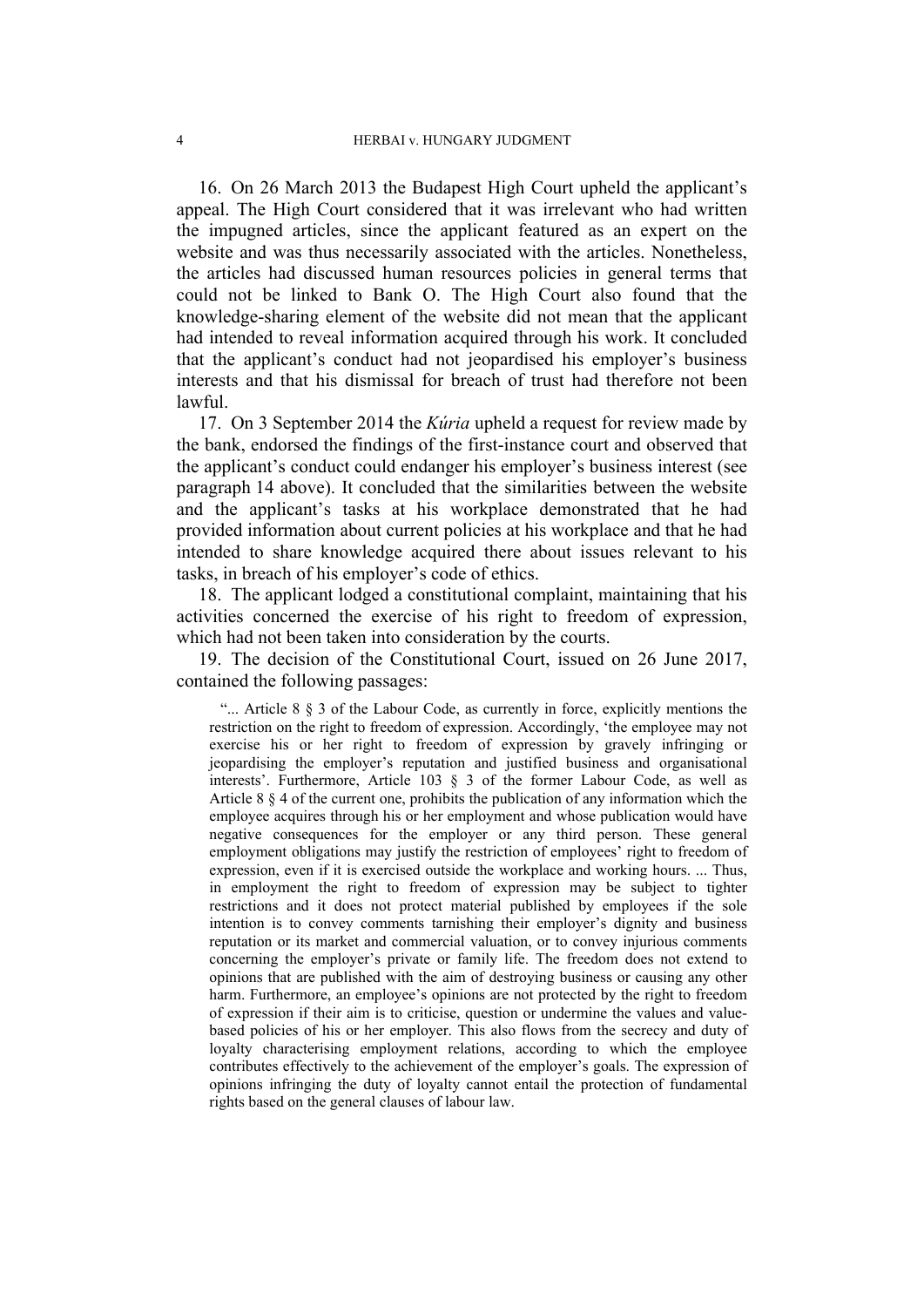At the same time, freedom of expression is at the core of a democracy based on the rule of law. Therefore, the freedom of those who seek to exercise their right in the context of employment may only be restricted in compliance with and while respecting the values of the Fundamental Law, based on the necessity and proportionality test applicable to the restriction of fundamental rights. ... The right to freedom of expression of employees may be restricted if the restriction is absolutely necessary for a reason related to the person's employment and if it is proportionate to the aim pursued. ... Therefore, when assessing the protection of opinions, it is necessary to consider (1) whether the expression in question relates to a matter of public or professional interest, (2) whether the expression is a statement of fact or a value judgment, (3) whether the expression caused damage or negatively influenced the employer's reputation, (4) whether the person who exercised his or her right to freedom of expression acted in good faith, (5) the gravity of the measure applied by the employer ...

Based on the above, in the present constitutional complaint the Constitutional Court will examine whether the conduct and expression in question are protected under Article IX (1) of the Fundamental Law, that is to say, whether in the present case there is an issue concerning fundamental rights. According to the settled practice of the Constitutional Court it is necessary to examine whether the opinion has public characteristics and is linked to a public interest, that is to say, whether it contributes to a debate on public matters. In this context the manner and circumstances of publication, the subject-matter and context of the opinion, the type of medium used, the event underlying the expression, and as further elements the content, style, topicality and aim of the expression, need to be assessed ...

Based on the facts as established in the course of the labour proceedings, the Constitutional Court finds that the conduct in question related only to questions concerning human resources management, that is to say questions concerning a specific profession and addressing professionals. The aim of the website and of the articles published was "knowledge-sharing", targeting a limited circle, namely the human resources experts of competing companies. ... Having regard to the above, the Constitutional Court finds that the conduct complained of in the labour proceedings, the content of the website and the articles are mainly of a professional nature and do not disclose any public link which would enable the conduct to be characterised clearly as a discussion of matters of public interest. Therefore, the conduct complained of in the labour proceedings and the published articles are not protected by the right to freedom of expression enshrined in Article IX (1) of the Fundamental Law. Given that the conduct in question is not protected by the fundamental right to freedom of expression, its restriction is not to be assessed on the basis of the labourlaw standards prohibiting the infringement of the employer's legitimate business interests. Accordingly, in the present case the Constitutional Court dismisses the constitutional complaint for lack of any connection between the fundamental right relied on and the standards applicable in labour proceedings.

..."

## II. RELEVANT DOMESTIC LAW

20. Act no. XXII of 2012 on the Labour Code, in force at the material time, provided as follows: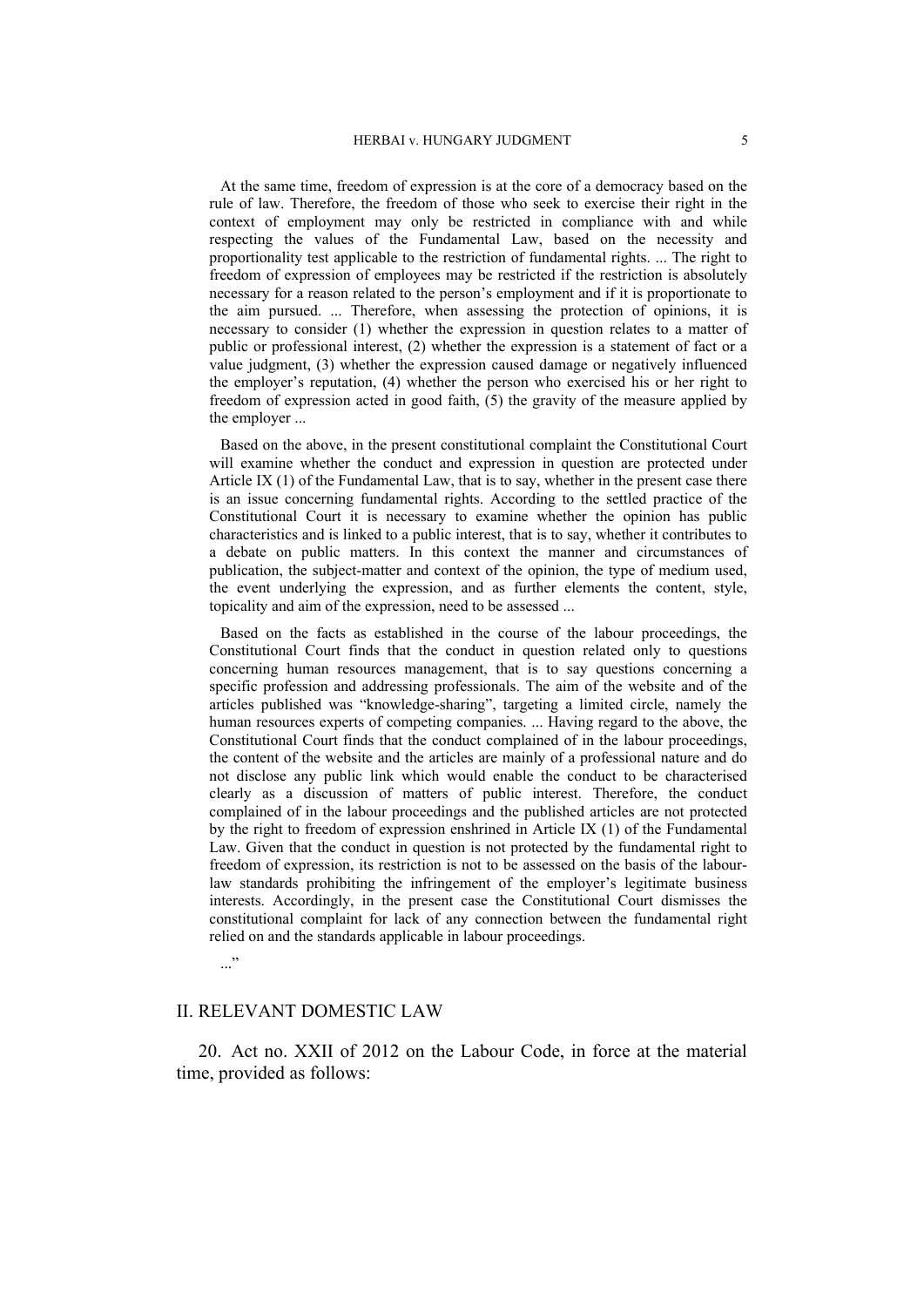#### **Article 3**

"(5) In the employment relationship, employees shall not engage in any conduct which would jeopardise the legitimate economic interests of the employer, unless so authorised by a legal regulation. ..."

21. Article IX of the Fundamental Law provides as follows:

"1. Everyone shall have the right to freedom of speech. ..."

## THE LAW

## I. ALLEGED VIOLATION OF ARTICLE 10 OF THE CONVENTION

22. The applicant complained that the termination of his employment on account of articles published on a website had infringed his right to freedom of expression as protected by Article 10 of the Convention, which reads as follows:

"1. Everyone has the right to freedom of expression. This right shall include freedom to hold opinions and to receive and impart information and ideas without interference by public authority and regardless of frontiers. This Article shall not prevent States from requiring the licensing of broadcasting, television or cinema enterprises.

2. The exercise of these freedoms, since it carries with it duties and responsibilities, may be subject to such formalities, conditions, restrictions or penalties as are prescribed by law and are necessary in a democratic society, in the interests of national security, territorial integrity or public safety, for the prevention of disorder or crime, for the protection of health or morals, for the protection of the reputation or rights of others, for preventing the disclosure of information received in confidence, or for maintaining the authority and impartiality of the judiciary."

## **A. Admissibility**

23. The Government argued that the constitutional complaint mechanism had provided an effective remedy against the contested dismissal decision. They submitted that the Constitutional Court had adjudicated the applicant's case in line with the standards set out in the Court's case-law. Thus, the applicant's right to freedom of expression had not been violated.

24. The applicant disputed the assertion that the Constitutional Court had remedied the grievances complained of, since it had dismissed his constitutional complaint for lack of a link to a right protected by the Fundamental Law. In any event, in the applicant's view, a constitutional complaint in general could not be regarded as an effective remedy, owing to the low percentage of complaints that were upheld.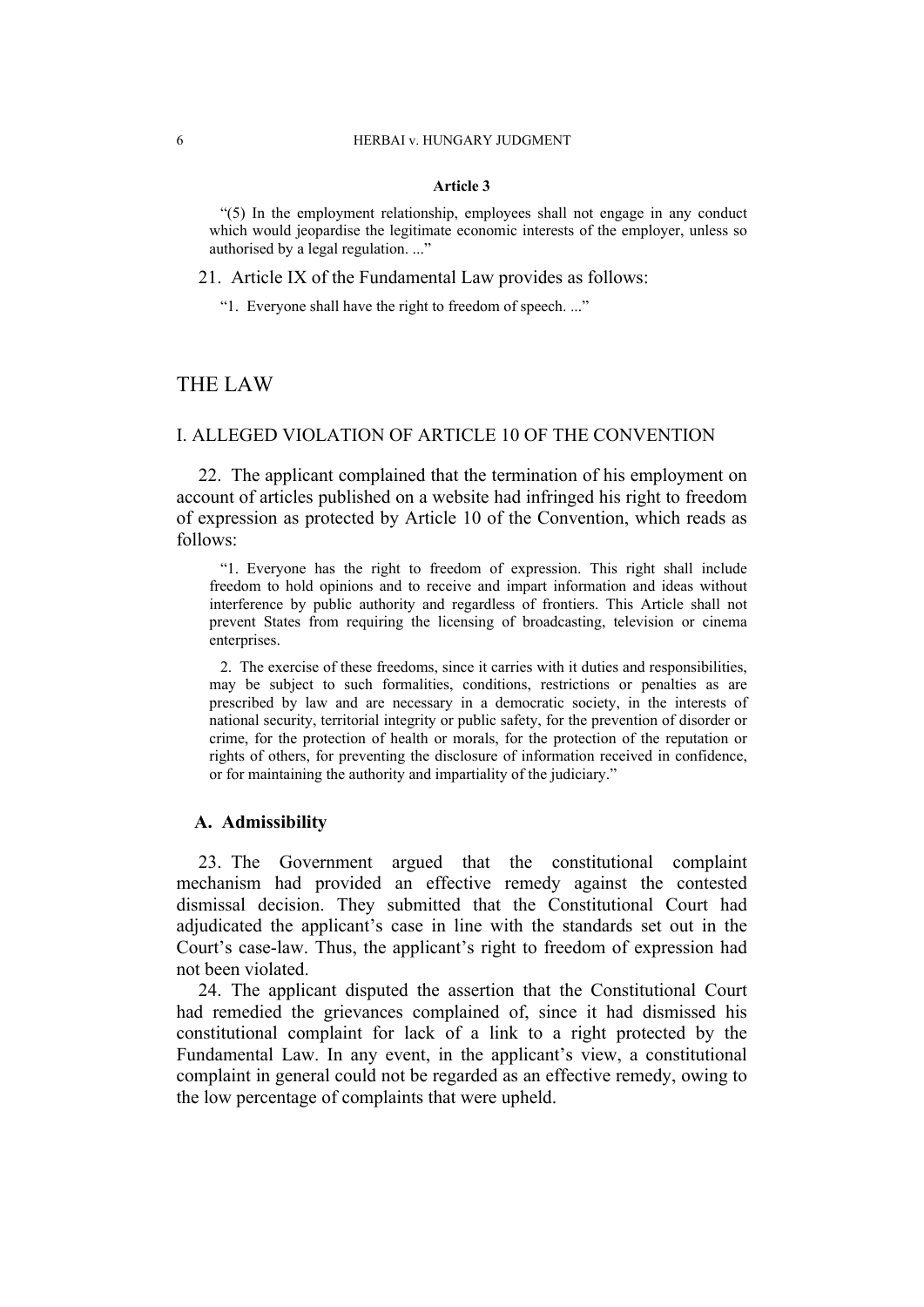25. The Court notes that it is not disputed by the parties that the applicant availed himself of the remedy referred to by the Government. Indeed, the applicant lodged a constitutional complaint which was examined on the merits (see paragraphs 18 and 19 above). Thus, the Court is bound to conclude that the applicant complied with the obligation to exhaust domestic remedies.

26. Inasmuch as the Government's submissions may be understood to suggest that the applicant had lost his victim status, the Court notes that the Constitutional Court dismissed the applicant's complaint on 26 June 2017, concluding that the applicant's conduct and the articles published were not protected by Article IX (1) of the Fundamental Law enshrining the right to freedom of expression (see paragraph 21 above). Thus, the decision did not involve any acknowledgment of the violation alleged, nor did it afford the applicant adequate redress.

27. In these circumstances, the Court considers that the applicant may still claim to be a victim of a violation of Article 10 of the Convention.

28. The Court also notes that the application is not manifestly illfounded within the meaning of Article 35 § 3 (a) of the Convention. It further notes that it is not inadmissible on any other grounds. It must therefore be declared admissible.

## **B. Merits**

#### *1. The parties' submissions*

#### **(a) The applicant**

29. The applicant contended that the articles published on the website had raised issues of professional and public interest concerning changes to the personal income tax regulations affecting four million employees. This had, however, been done in a general manner and the articles had not contained confidential information from his employer. In the applicant's view there was no direct connection between the published articles and his former employer's activities either: the website had served as a discussion forum for general human resources knowledge, without disseminating specific information about his work at Bank O.

Therefore, the blog entries had caused no detriment to his former employer.

30. According to the applicant, the domestic courts had paid no heed to his arguments that he had been exercising his right to freedom of expression in the public interest, and had limited their analysis to finding that he had breached his contractual obligations.

31. He maintained that he had acted in good faith, raising issues and opinions in a credible, truthful and genuine manner.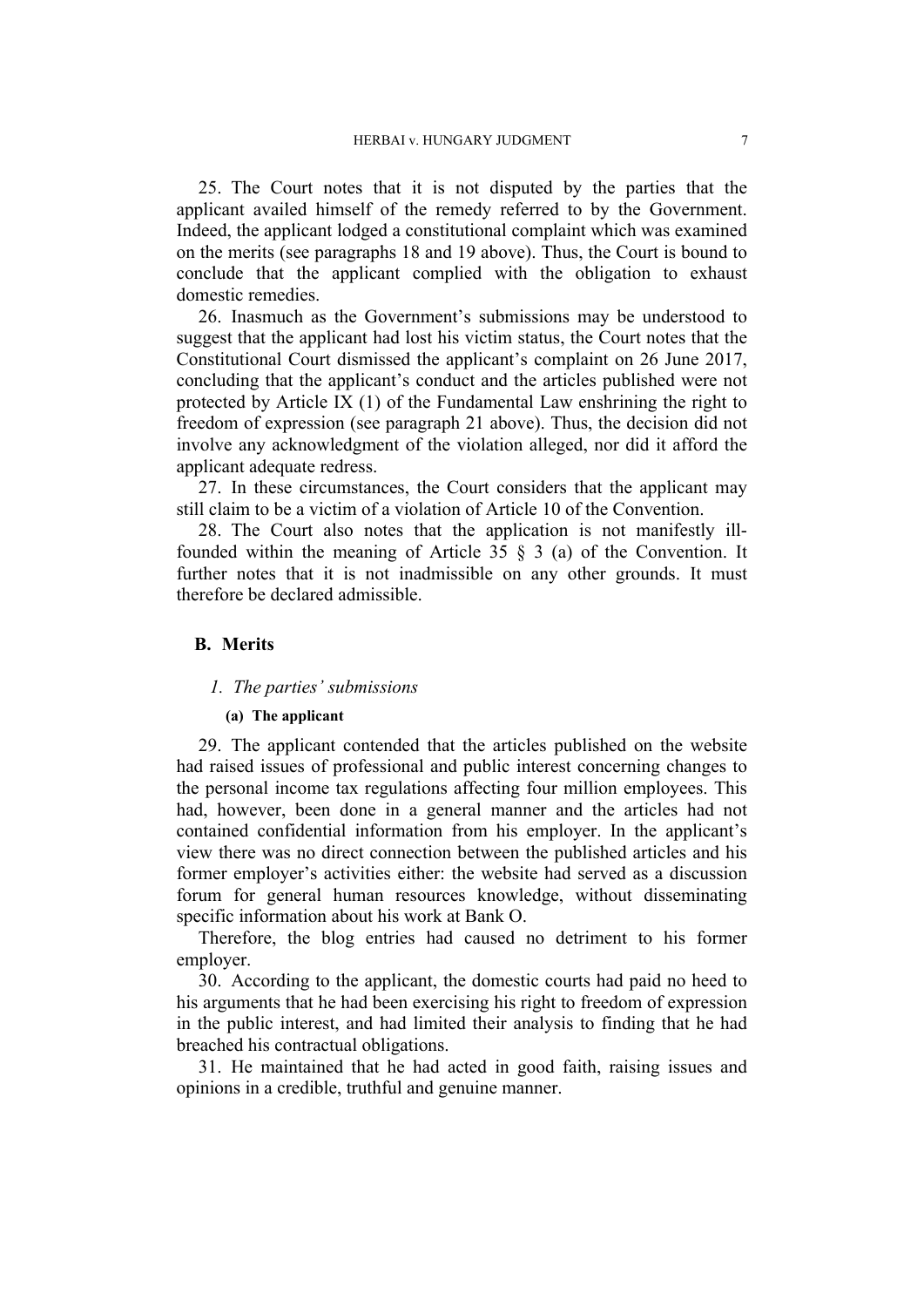32. He also pointed out that he had suffered the most serious legal consequences, since he had been dismissed from his employment.

#### **(b) The Government**

33. The Government disputed that the applicant's dismissal on account of the knowledge-sharing website had constituted an infringement of his right to freedom of expression as guaranteed by Article 10 § 1 of the Convention. They took the view, relying on the decision of the Constitutional Court, that the applicant's activity did not enjoy the protection afforded to the right to freedom of expression, since it had not contributed to a discussion on a public matter, but had related almost exclusively to a specific profession.

34. In any event the Constitutional Court had adjudicated the applicant's case in line with the standards set out in the Court's case-law.

#### *2. The Court's assessment*

#### **(a) General principles**

35. The general principles developed in the Court's case-law concerning freedom of expression have been summarised in *Medžlis Islamske Zajednice Brčko and Others v. Bosnia and Herzegovina* ([GC], no. 17224/11, §§ 5-77, 27 June 2017).

36. The Court has held in a number of cases involving the freedom of expression of civil servants that Article 10 applies to the workplace in general (see, for example, *Kudeshkina v. Russia*, no. 29492/05, § 85, 26 February 2009). The Court has also held that the signalling by an employee in the public sector of illegal conduct or wrongdoing in the workplace should, in certain circumstances, enjoy protection (see *Guja v. Moldova* [GC], no. 14277/04, § 72, ECHR 2008). It however also held that comments which lay within the applicant's sphere of employment in the civil service and which had been made pursuant to his official duties did not involve any statements or views in the context of a public debate and did not relate to freedom of expression (see *Harabin v. Slovakia*, no. 58688/11, §§ 151-153, 20 November 2012).

37. The Court has further found that Article 10 of the Convention also applies when the relations between employer and employee are governed, as in the case at hand, by private law, and that the State has a positive obligation to protect the right to freedom of expression even in the sphere of relations between individuals (see *Heinisch v. Germany*, no. 28274/08, § 44, ECHR 2011 (extracts), with further references). The responsibility of the authorities would be engaged if the facts complained of stemmed from a failure on their part to secure to the applicants the enjoyment of the right enshrined in Article 10 of the Convention. While the boundary between the State's positive and negative obligations under the Convention does not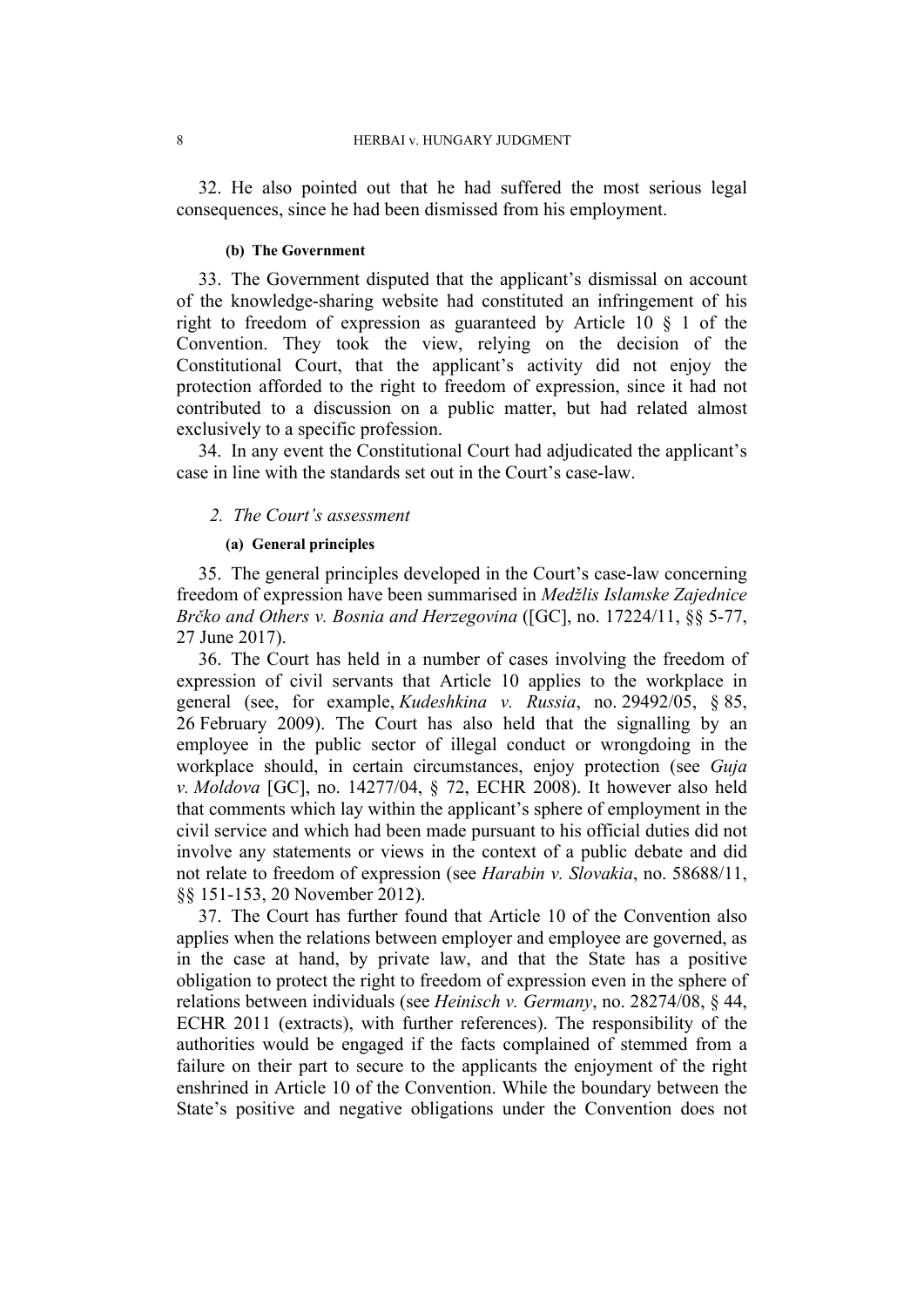lend itself to precise definition, the applicable principles are, nonetheless, similar. In both contexts regard must be had in particular to the fair balance that has to be struck between the competing interests of the individual and of the community as a whole, subject in any event to the margin of appreciation enjoyed by the State (see *Palomo Sánchez and Others v. Spain* [GC], nos. 28955/06 and 3 others, §§ 60 and 62, ECHR 2011). The Court has also found that this margin of appreciation is essential in an area as fluctuating as that of commercial speech. It follows that, where commercial speech is concerned, the standards of scrutiny may be less severe (see, *mutatis mutandis*, *Demuth v. Switzerland*, no. 38743/97, §§ 41-42, ECHR 2002-IX, and *markt intern Verlag GmbH and Klaus Beermann v. Germany*, 20 November 1989, § 33, Series A no. 165); and the margin of appreciation afforded to the national authorities is broad (see *Ashby Donald and Others v. France*, no. 36769/08, § 39, 10 January 2013).

38. As the Court has previously observed, in order to be fruitful, labour relations must be based on mutual trust. Even if the requirement to act in good faith in the context of an employment contract does not imply an absolute duty of loyalty towards the employer or a duty of discretion to the point of subjecting the worker to the employer's interests, certain manifestations of the right to freedom of expression that may be legitimate in other contexts are not legitimate in that of labour relations (see *Palomo Sánchez and Others*, cited above, § 76).

#### **(b) Application of the above principles in the present case**

39. In the present case the measure complained of by the applicant, namely his dismissal, was not taken by a State authority but by a private bank and was upheld by the domestic courts (see paragraphs 12 and 17 above). In those circumstances, the Court finds that it is appropriate to examine the application in terms of the positive obligations of the respondent State under Article 10 of the Convention. The Court will therefore ascertain whether, in the present case, the Hungarian judicial authorities, in dismissing the applicant's claims, adequately secured his right to freedom of expression as guaranteed by Article 10 in the context of labour relations and balanced it against the employer's right to protection of its commercial interests.

40. In the absence of any wrongdoing which the applicant might have sought to uncover, the Court does not find it necessary to enquire into the kind of issues which have been central to its case-law on whistle-blowing (compare Guja, cited above, §§ 73-78), but considers the following elements to be relevant when examining the permissible scope of the restriction of free speech in the employment relationship in the present case: the nature of the speech in question, the motives of the author, the damage, if any, caused by the speech to the employer, and the severity of the sanction imposed.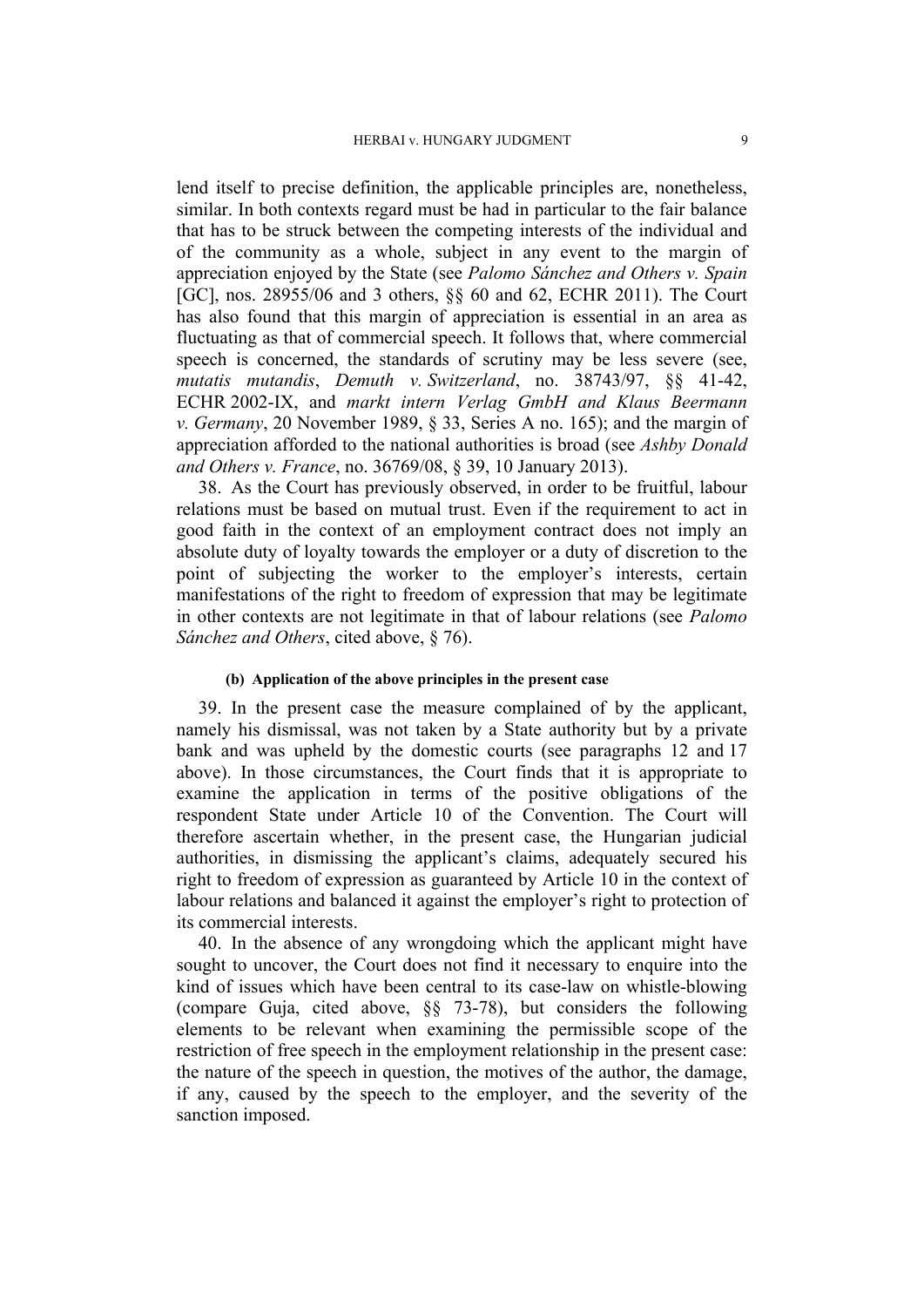#### *(i) The nature of the speech*

41. In rejecting the applicant's argument that his conduct had amounted to the exercise of his right to freedom of expression, the Constitutional Court attributed importance to the nature of the speech on the impugned website. It found that reporting on matters which an employee had learned in general in the course of his or her employment was protected by the Fundamental Law to the extent that those matters were of public interest. In the present case, however, according to the Constitutional Court, the applicant's speech had concerned information of a professional nature acquired by virtue of his employment at Bank O. and had addressed issues relevant only to a specific profession and not to the public as whole. Therefore, the applicant's conduct was not protected by the fundamental right of freedom of expression (see paragraph 19 above).

42. The Court observes the domestic courts noted that the applicant had contributed as a private individual to a website on human resources policies providing information and opinion on recent developments in the field. Not excluding that the published articles might contribute, as alleged by the applicant (see paragraph 29 above), to the ongoing debate on tax issues, those courts found that the website conveyed information of a commercial nature, inviting discussion on the business practices of the audience; and, moreover, that the contested articles were addressed to a limited circle of professionals and did not directly concern the public as a whole.

43. However, as the Court has previously found, such information cannot be excluded from the scope of Article 10 § 1, which does not apply solely to certain types of information or ideas or forms of expression (see *markt intern Verlag GmbH and Klaus Beermann*, cited above, § 26). In other words, workplace-related free speech does not only protect comments that demonstrably contribute to a debate on a public matter. The Court cannot therefore agree with the finding of the Constitutional Court that comments made by an employee do not fall within the scope of protection of the right to freedom of expression on the grounds that they are of a professional nature and do not disclose any "public link" which would enable to clearly characterise them as part of a discussion on matters of public interest (see paragraph 19 above).

## *(ii) The motives of the author*

44. When examining the applicant's motives, the Court is mindful of the fact that an act motivated by a personal grievance or a personal antagonism or the expectation of personal advantage, including pecuniary gain, would not justify a particularly strong level of protection (see *Kudeshkina*, cited above, § 95).In the present case, however, the Courts notes that the domestic courts did not find that the applicant had acted in pursuit of purely private interests or aired a personal grievance. There is no reason to question the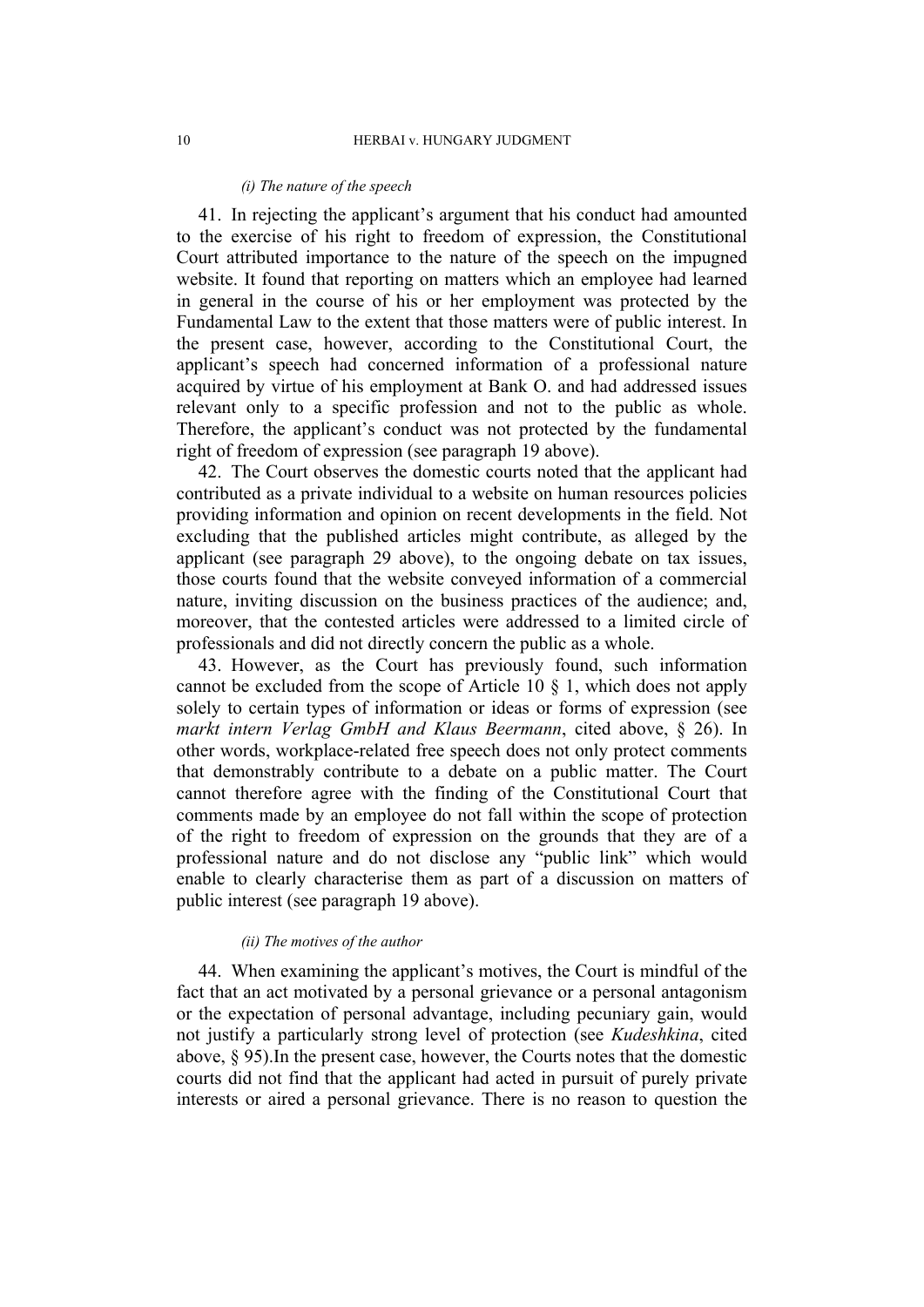applicant's submission (see paragraph 29 above) to the effect that the issues raised on the website pertained to a profession and were published with the intention of sharing knowledge with and among the audience.

## *(iii) The damage caused by the speech to the employer*

45. As regards the damage, if any, suffered by Bank O., it is certainly true that without some degree of control over its employees' conduct, it would have little prospect of providing services effectively or pursuing its business strategies. This consideration is even more relevant in a situation where the material published concerned the subject-matter of the applicant's employment, and the speech arguably owed its existence to the author's professional responsibilities and professional knowledge.

46. The case before the domestic courts involved a factual dispute regarding the question whether the articles published conveyed information and opinions directly reflecting policies within Bank O. or more general information on human resources management. The Court observes the conclusion drawn by the *Kúria* in this regard, which held that the information shared by the applicant was closely related to his employment tasks (see paragraph 17 above).

47. The standard applied by the domestic courts in assessing whether the dissemination of such information had been detrimental to Bank O. and could justify the applicant's dismissal was that of potential damage to legitimate business interests and the possibility of divulging business secrets. Thus, for the *Kúria*, the mere fact that the applicant had featured as an expert on the website and had authored a contribution on human resources management reflecting knowledge acquired through his work was sufficient to conclude that he had acted to his employer's detriment.

48. The Court accepts that, under Hungarian law, employers are entitled to a degree of deference in deciding which conduct could lead to the disruption of working relations even without such disruption being manifest. However, in the present case neither the applicant's employer nor the *Kúria* made any attempt to demonstrate in what way the speech in question could have adversely affected the business interests of Bank O.

#### *(iv) The severity of the sanction imposed*

49. The Court also notes that a rather severe sanction was imposed on the applicant, namely the termination of his employment without any assessment of the availability of a less severe measure.

## *(v) Conclusion*

50. In sum, while it was for the domestic authorities to carry out a proper assessment of proportionality, the Court reiterates that the enjoyment of the right to freedom of expression should be secured even in the relations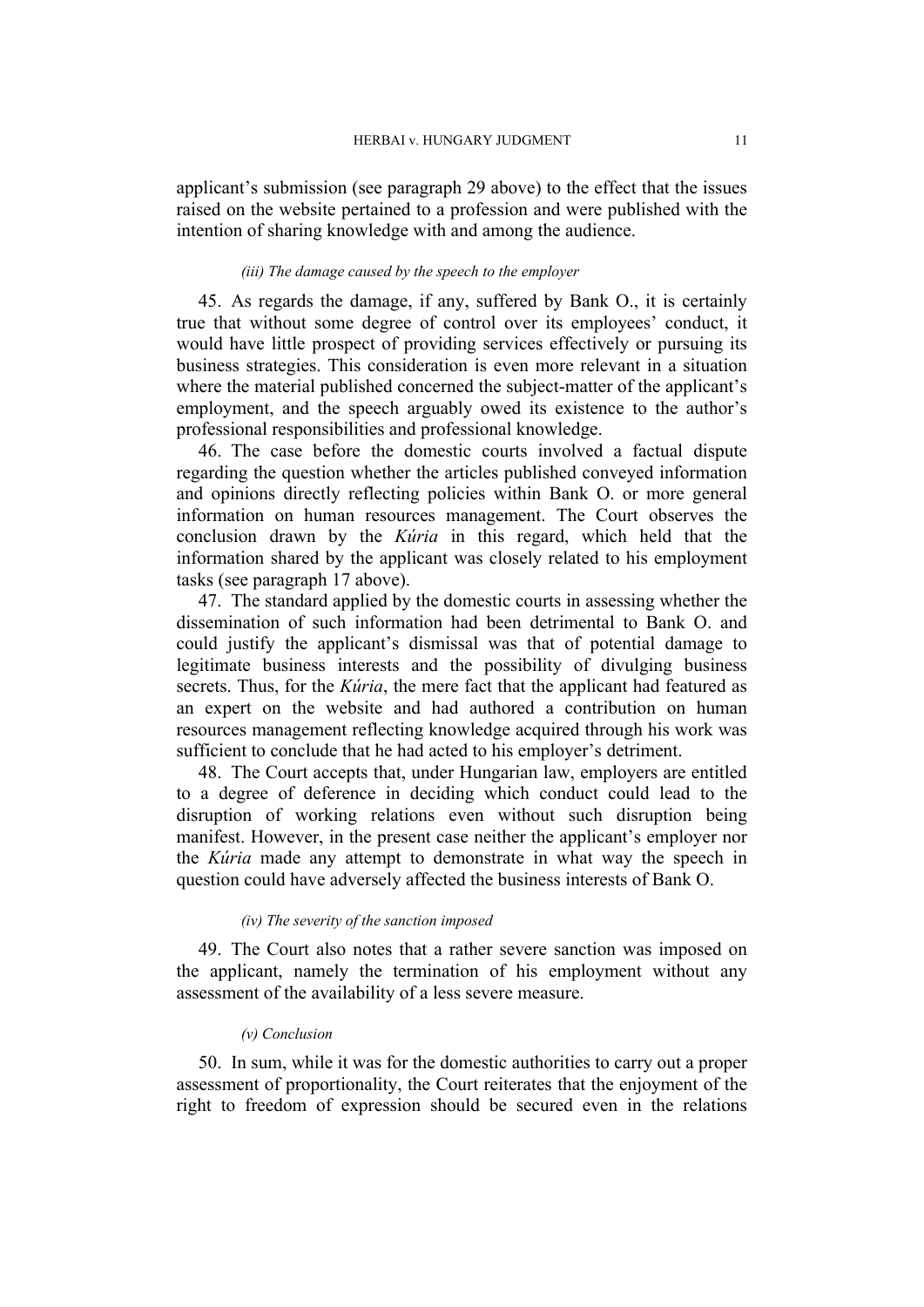between employer and employee (see the case-law cited in paragraph 37 above). In the present case, the Court cannot discern any meaningful balancing of the interests at issue by the domestic courts: as noted above, the Constitutional Court found that the applicant's fundamental right was not engaged (see paragraph 19 above) and the *Kúria* did not attribute any relevance to free speech in the present case. The substantive outcome of the labour dispute was dictated purely by contractual considerations between the applicant and Bank O. (see paragraph 17 above) and voided the applicant's reliance on freedom of expression of any effect.

51. In the light of the above considerations, the Court finds that in the present case the domestic authorities have failed to demonstrate convincingly that the rejection of the applicant's challenge against his dismissal was based on a fair balance between the applicant's right to freedom of expression, on the one hand, and his employer's right to protect its legitimate business interests, on the other hand. They therefore did not discharge their positive obligations under Article 10 of the Convention.

52. There has therefore been a violation of this provision.

## II. APPLICATION OF ARTICLE 41 OF THE CONVENTION

## 53. Article 41 of the Convention provides:

"If the Court finds that there has been a violation of the Convention or the Protocols thereto, and if the internal law of the High Contracting Party concerned allows only partial reparation to be made, the Court shall, if necessary, afford just satisfaction to the injured party."

#### **A. Damage**

54. The applicant claimed 29,478 euros (EUR) in respect of pecuniary damage. This sum comprises the compensation for lost income which would have been awarded to him had he been successful in the domestic proceedings. He also claimed EUR 10,000 in respect of non-pecuniary damage.

55. The Government contested these claims.

56. The Court does not discern any causal link between the violation found and the pecuniary damage alleged; it therefore rejects this claim. As to non-pecuniary damage, the Court finds it appropriate to award the full sum claimed, that is to say, EUR 10,000, plus any tax that may be chargeable on that amount.

## **B. Costs and expenses**

57. The applicant also claimed EUR 1,468 for the costs and expenses incurred before the domestic courts. This amount corresponds to the court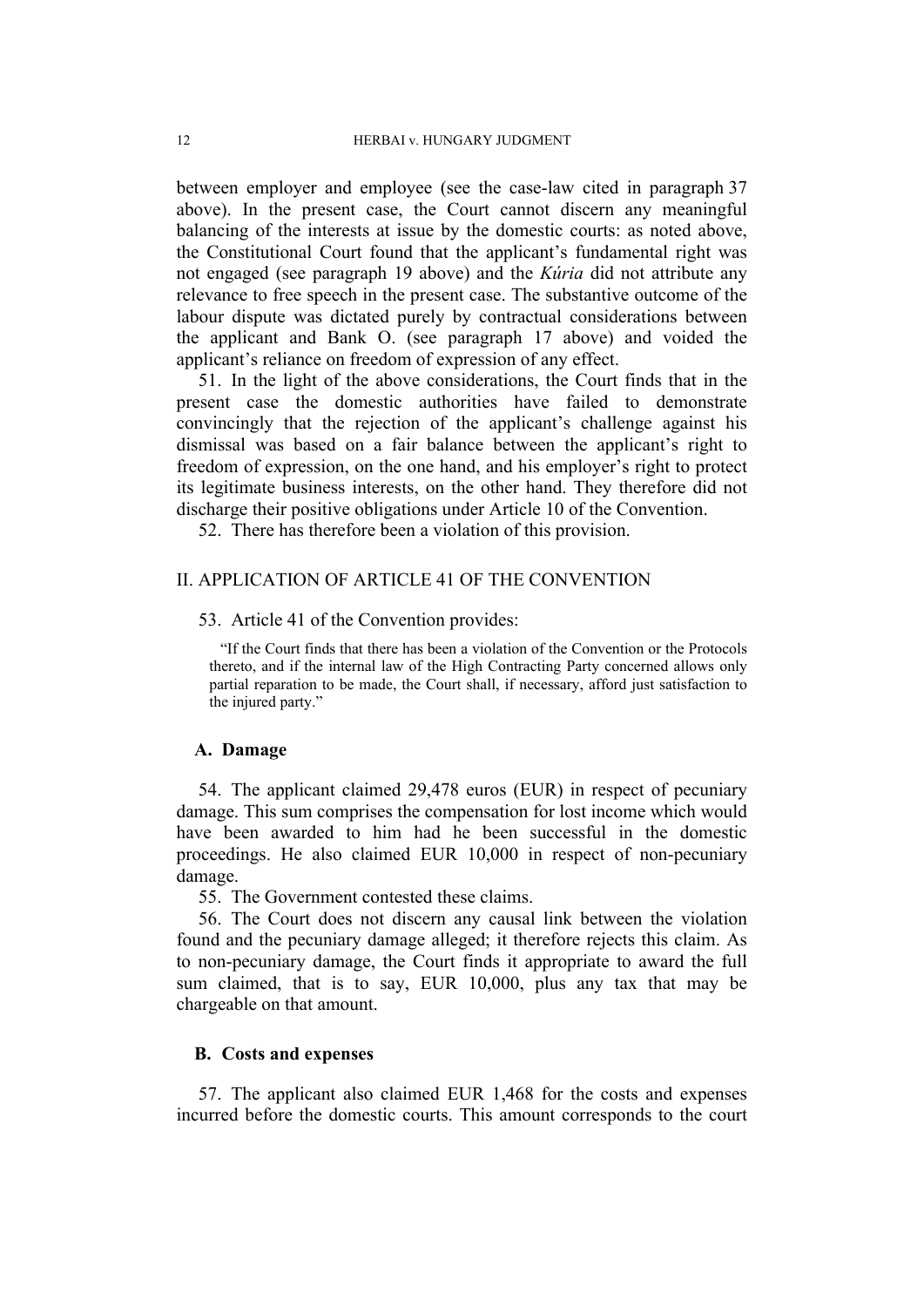fees at three levels of jurisdiction and the legal expenses paid to the respondent. He also claimed EUR 3,421 for cost and expenses incurred before the Court, comprising EUR 3,000 for his lawyer's fees, equal to thirty hours of legal work at an hourly rate of EUR 100, EUR 375 for translation costs, EUR 24 for postal costs and EUR 22 for copies of judicial documents.

58. The Government contested these claims.

59. According to the Court's case-law, an applicant is entitled to the reimbursement of costs and expenses only in so far as it has been shown that these were actually and necessarily incurred and are reasonable as to quantum. In the present case, regard being had to the documents in its possession and the above criteria, the Court considers it reasonable to award the total sum of EUR 4,800 covering costs under all heads.

## **C. Default interest**

60. The Court considers it appropriate that the default interest rate should be based on the marginal lending rate of the European Central Bank, to which should be added three percentage points.

# FOR THESE REASONS, THE COURT, UNANIMOUSLY,

- 1. *Declares* the application admissible;
- 2. *Holds* that there has been a violation of Article 10 of the Convention;
- 3. *Holds*
	- (a) that the respondent State is to pay the applicant, within three months from the date on which the judgment becomes final in accordance with Article 44  $\S$  2 of the Convention, the following amounts, to be converted into the currency of the respondent State at the rate applicable at the date of settlement:
		- (i) EUR 10,000 (ten thousand euros), plus any tax that may be chargeable, in respect of non-pecuniary damage;
		- (ii) EUR 4,800 (four thousand eight hundred euros), plus any tax that may be chargeable to the applicant, in respect of costs and expenses;
	- (b) that from the expiry of the above-mentioned three months until settlement simple interest shall be payable on the above amounts at a rate equal to the marginal lending rate of the European Central Bank during the default period plus three percentage points;